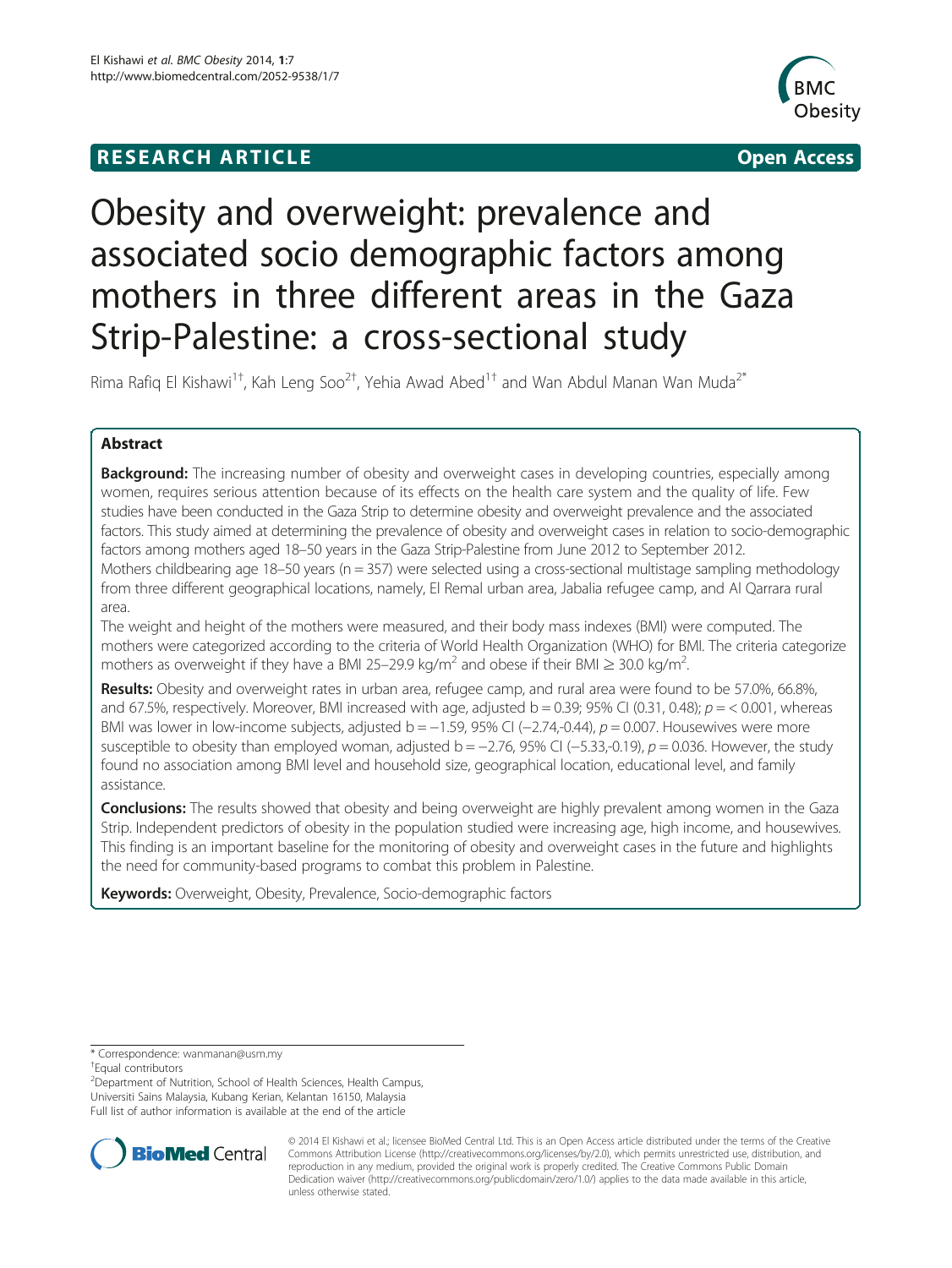## Background

The Palestinian National Authority consists of two geographically separated areas, namely, the Gaza Strip and West Bank. The total population of the Palestinian Territory was 2.72 million in the West Bank and 1.70 million in the Gaza Strip [\[1\]](#page-5-0). According to the Palestinian Central Bureau of Statistics, Palestinian refugees comprise 67.5% in the Gaza Strip [\[2](#page-5-0)]. In the past years, the rates of macro and micronutrient deficiencies increased as the Gaza Strip continued to suffer from closures, siege, destruction of infrastructure, and economic deterioration [[3\]](#page-5-0). The pattern of non-communicable diseases  $(NCD<sub>S</sub>)$ has shifted tremendously in the most developing countries as compared to the industrialized regions of the world because of an increase in the rates of obesity and rapid emergence of metabolic syndrome. Obesity, which was detected among all socioeconomic and age groups in both developed and developing countries, may increase the risk of developing NCDs [\[4](#page-5-0)]. Obesity and being overweight constitute an important public health problem because they increase the risk of coronary heart disease, type 2 diabetes and certain types of cancers (e.g., breast, colon and endometrial) [\[5](#page-5-0)]. These diseases constitute as the major risk factor for morbidity and mortality in Palestine [[6](#page-5-0)]. The pattern of dietary intake and the prevalence of obesity in developing countries, especially in low- and moderateincome countries, have changed immensely [\[7](#page-5-0)].

Middle Eastern countries have shown a later but fasterpaced nutrition transition [\[7\]](#page-5-0), and the Palestinian society has been undergoing nutrition shifts given its increased prevalence of obesity. A study of Palestinian adults estimated the prevalence of overweight and obesity as 58.7% and 71.3% among men and women respectively [[8](#page-5-0)]. Many underlying etiological factors, namely, environmental, socio-economic, diet and physical activity transition play an important role in overweight and obesity prevalence and this has led to the deterioration of the socioeconomic status of the Palestinian [[3](#page-5-0)]. Hence, this study aims to assess the prevalence of obesity and overweight cases among mothers, and the associated socio-demographic factors in three different geographical areas in the Gaza strip, namely, Jabalia refugee camp in the north, El Remal urban area in the middle, and Al Qarrara rural area in the south. To our knowledge, few studies on the prevalence of obesity among women in childbearing age in the Gaza Strip have already been conducted. However, this study addresses the patterns of obesity to obtain more information and serve as a guide for future planning of nutrition intervention programs that target this group and to help to curb this type of adult malnutrition. An earlier study reported that refugee camp and rural residency were higher in poverty and economic disparities than urban residency, we hypothesized that these factors are associated with a lower prevalence of overweight/obesity among mothers in rural area and refugee camp [\[9](#page-5-0)].

## **Methods**

### Study design, setting and population

This cross-sectional study assessed the weight status of mothers in the Gaza Strip by using anthropometric indices and survey results. This study was carried out for three months from June to September 2012.

## Sample size

The single proportion formula in the Epi-Info Software Revision (Version 2; 2002) was used to determine the required sample size and it came out to be 334. Anticipated population proportion  $(p) = 32.0\%$ , which was for obesity prevalence among women in the Gaza Strip in 2010 [Al-Majdalawi J, Abed Y. Determinants of obesity among married women attended MCH clinics-Gaza Strip, unpublished Master thesis]. Expected population proportion was 37.0%, and level of significance = 5.0% (0.05). Accounting for 20.0% missing data, a total of 400 participants had to be recruited for the study. The researcher visited 357 out of 400 households in the three areas in the Gaza Strip, to obtain a response rate of 89.2%.

### Sampling method

Out of the total population in the three areas, females in the age group of 18–50 years comprised of 19.1% of the respondents. A total of 217, 100 and 40 females from Jabalia refugee camp, El Remal area-urban, and Al Qarrara rural area, respectively, were selected. A total of 357 households were identified and screened to find individuals who met the inclusion and exclusion criteria of being a mother, 18 to 50 years old and not-pregnant. Each of the districts in the Gaza City consisted of primary sampling units, clusters in each area containing 69,625 households in Gaza city, 6,167 households in Jabalia refugee camp, and 3,274 households in Al Qarrara [\[10\]](#page-5-0). The number of households chosen for each stratum was weighted in proportion to the total population of women aged 18–50 years in each urban, rural, and refugee camp area. At the first stage, a systematic sample of units was chosen from the urban area and refugee camp strata representing areas of high population density, then from the rural stratum, representing areas of lesser population density. At the second stage, random households were selected within each stratum in urban, rural and camp areas, respectively and mothers were then recruited from the selected households.

## Data collection

Consent from was obtained from each mother before interview. Moreover, the mothers were informed that the questionnaires could be answered voluntarily, anonymously and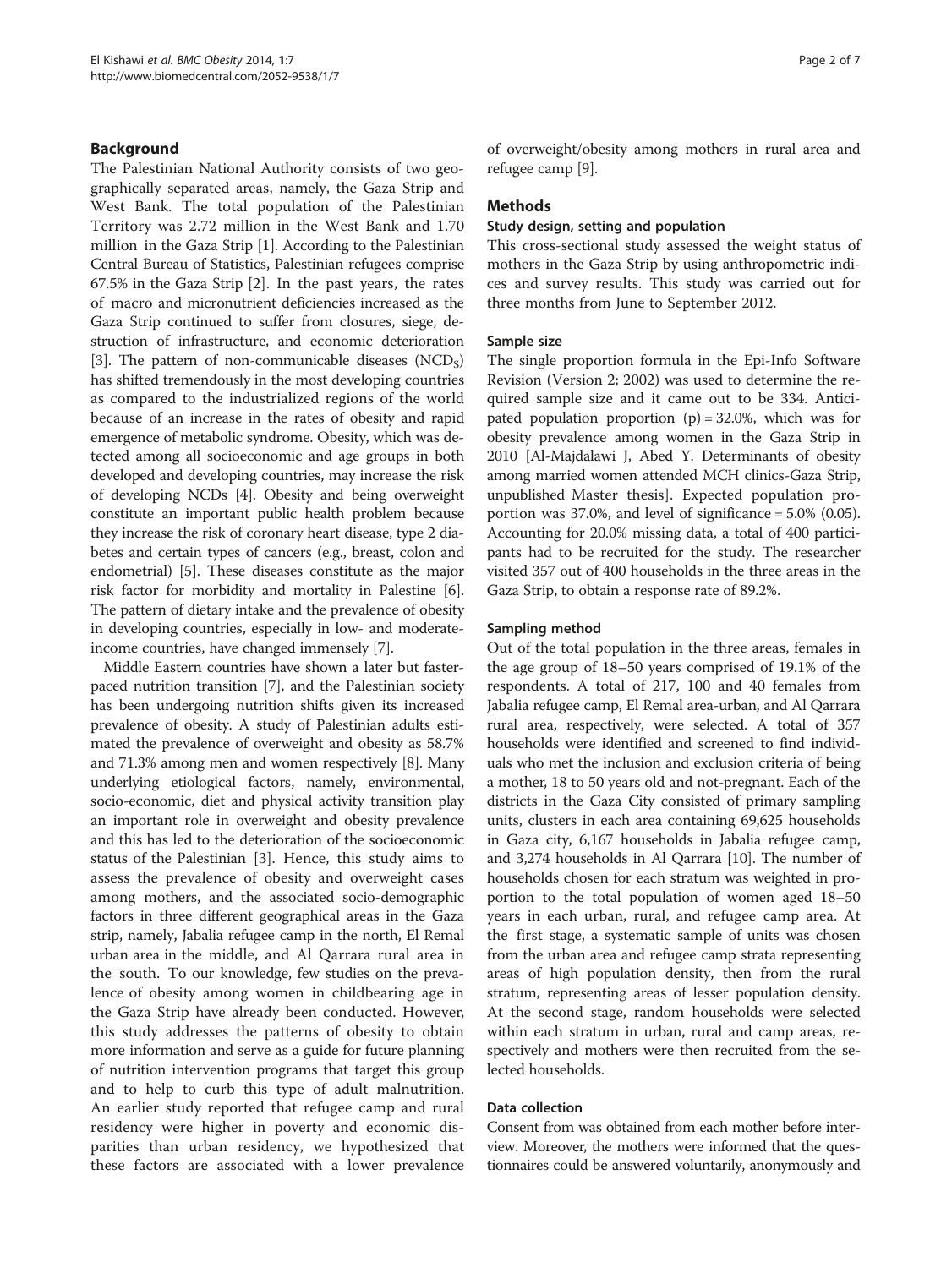the information would be treated confidentially. The interviews took approximately 25 minutes. A structured questionnaire was used to collect socio-demographic information including location, age, level of education, household members, employment, monthly income, and household assistance.

The questionnaire was validated by taking expert opinion from seven professionals in the field of health and nutrition and necessary revisions were made based on their advices and comments. Prior to conducting the study, the questionnaire was pilot tested on 50 women and after obtaining the responses, necessary changes were made and the responses were evaluated.

Height was measured using a portable body meter with horizontal head-board attachment with 0.1 cm precision. The respondent stood against a wall without shoes, following the standard procedures of WHO [\[11\]](#page-5-0). Weight was determined by using calibrated portable digital weighing scale with 0.1 kg precision. Participants removed their shoes, socks, and all bulky clothing items. The BMI was computed with the following formula: weight (kg)/height (m)<sup>2</sup>. According to WHO, an adult BMI of less than 18.5 was considered to be under-weight, between 18.5 and 24.9 was normal, and between 25.0 and 29.9 was overweight. An adult with a BMI of 30.0 or higher was considered obese [[12](#page-5-0)].

## Statistical analysis

We analysed our dataset with SPSS 20.0 (Statistical Package for the Social Sciences). We used means and percentages to describe the characteristics of the study sample. Oneway analysis of variance (ANOVA) was performed to test for significant differences in mean of anthropometric measurements and age of mothers between the three different locations. Chi square test was performed to test for significant differences in socio-demographic characteristics in the three different locations. We used STAT software to perform Fisher exact test to examine the significant differences of BMI category in the three different locations. Linear regression was performed to control for confounding factors. In this model the dependent variable was BMI. We included the results of independent variables with  $p < 0.25$ , because they were considered important such as geographical place, age, level of education, household members, household assistance, monthly income, and employment. In the final model, the significance level was  $p < 0.05$ .

## Ethical issues

Necessary ethical clearance was obtained from the Ministry of Health and the Helsinki Committee in the Gaza Strip. Ethical clearance was also obtained from University Sains Malaysia (USM) ethical Committee.

## Results

A total of 400 households were selected and from these 357 mothers met the inclusion criteria. Among participants, 12 mothers refused to participate in the study, and we excluded 31 women who did not meet the inclusion criteria, 18 mothers were pregnant, and 13 households didn't include mothers' ages 18–50 years.

Socio-demographic characteristics and anthropometric characteristics of the participants are shown in Table [1](#page-3-0). Mean age of mothers residing in urban area, rural area and refugee camp were 30.41, 28.73 and 31.36 years, respectively. The results revealed that three areas differed significantly in terms of age ( $p = 0.044$ ). Similarly, significant difference was observed in terms of the number of household members present ( $p = 0.001$ ). Most women in the three areas were unemployed ( $p = 0.56$ ). The family monthly income was expressed in New Israeli Shekels (NIS); an NIS 3.9 was equal to US\$1. Most households in the Gaza Strip were poor. There was no significant difference found in terms of monthly income ( $p = 0.425$ ). More than half of households in Jabalia refugee camp received assistance including food or money, a significant difference in term of family assistance was found  $(p < 0.001)$ . Moderate levels of education (i.e. preparatory and secondary) was the highest rate among participants in the three geographical locations compared to low level of education (i.e., elementary), and a high level of education (i.e., graduate and post-graduate)  $(p = 0.005)$ .

In Table [2](#page-3-0), most respondents were obese and overweight. The prevalence of obesity and being overweight was the highest in the rural area at 67.5%. The percentage of mothers who were obese or overweight in the refugee camp was almost the same at 66.8%. About 57.0% of women in the urban area were overweight or obese ( $p = 0.255$ ).

In regard to age groups, obesity increased as age increased ( $p < 0.001$ ), the highest prevalence of overweight in the age group (29–39) years, while in the age group (40–50) years obesity was showed a significantly highest prevalence (Table [3](#page-4-0)).

In Table [4](#page-4-0), Based on the univariate analysis, the factors that were significantly associated with BMI were household size ( $p = < 0.001$ ), monthly income ( $p = 0.032$ ), and age ( $p = < 0.001$ ). We also included the results of independent variables with  $p < 0.25$ , because they were considered important and associated with factors. These variables included address, educational level, and household assistance. Moreover, we considered employment an important factor that may influence BMI. Results from multiple linear regression analysis showed a significant linear positive relationship was found between age and BMI. Mothers have a BMI that was 0.39 unit higher than those who were one year younger than them, adjusted b = 0.39, 95% CI (0.31, 0.48),  $p = < 0.001$ . A significant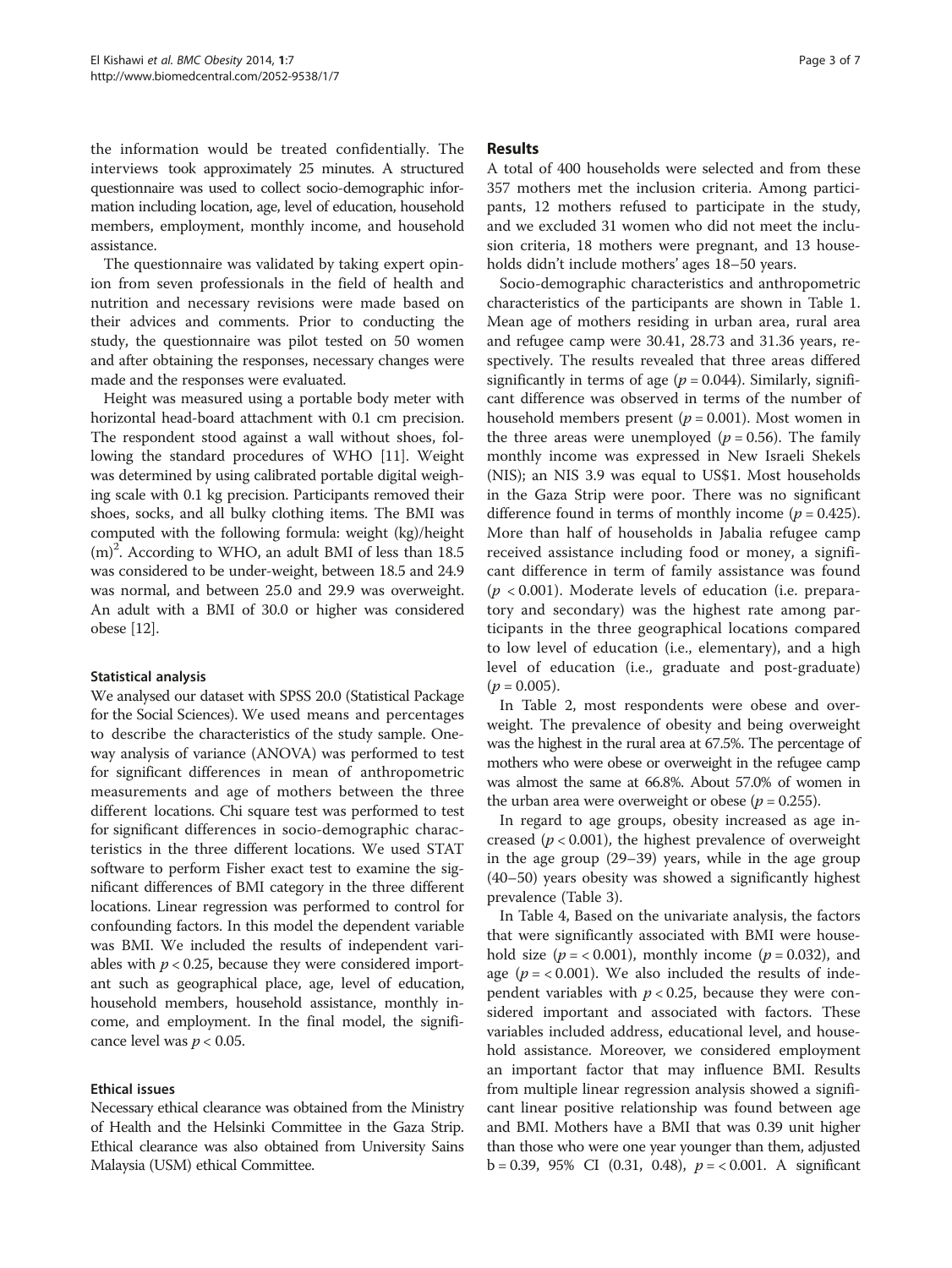| <b>Variables</b>         | Urban $n = 100$ |               | Rural $n = 40$ |               | Refugee camp $n = 217$ |              | P-value                  |
|--------------------------|-----------------|---------------|----------------|---------------|------------------------|--------------|--------------------------|
|                          | n(%)            | Mean (SD)     | n (%)          | Mean (SD)     | n(%)                   | Mean (SD)    |                          |
| Height (m)               |                 | 1.60(0.06)    |                | 1.60(0.06)    |                        | 1.60(0.05)   | $0.890^{\dagger\dagger}$ |
| Weight (Kg)              |                 | 70.25 (18.20) |                | 68.40 (12.95) |                        | 71.75(14.5)  | $0.390^{++}$             |
| Age (Year)               |                 | 30.40 (6.13)  |                | 28.73 (6.44)  |                        | 31.36 (6.45) | $0.044$ <sup>++</sup>    |
| <b>Household members</b> |                 | 6.20(1.90)    |                | 5.65 (2.10)   |                        | 6.82(1.97)   | $< 0.001$ <sup>++</sup>  |
| Working                  |                 |               |                |               |                        |              | 0.56 <sup>1</sup>        |
| Housewife                | 93 (93.0)       |               | 38 (95.0)      |               | 208 (95.9)             |              |                          |
| Employee                 | 7(7.0)          |               | 2(5.0)         |               | 9(9.1)                 |              |                          |
| Monthly income (NIS)     |                 |               |                |               |                        |              | $0.425$ <sup>1</sup>     |
| > 2000                   | 37 (37.0)       |               | 9(22.5)        |               | 63 (29.0)              |              |                          |
| 1000-2000                | 27(27.0)        |               | 15 (37.5)      |               | 65 (30.0)              |              |                          |
| < 1000                   | 36 (36.0)       |               | 16(40.0)       |               | 89 (41.0)              |              |                          |
| Household assistance     |                 |               |                |               |                        |              | $< 0.001$ <sup>9</sup>   |
| Yes                      | 23 (23.0)       |               | 14 (35.0)      |               | 148 (68.2)             |              |                          |
| No                       | 77 (77.0)       |               | 26 (65.0)      |               | 69 (31.8)              |              |                          |
| <b>Education Level</b>   |                 |               |                |               |                        |              | $0.005$ <sup>1</sup>     |
| High                     | 32 (32.0)       |               | 9(22.5)        |               | 38 (17.5)              |              |                          |
| Medium                   | 67(67.0)        |               | 26 (65.0)      |               | 16(76.0)               |              |                          |
| Low                      | 1(1.0)          |               | 5(12.5)        |               | 14(6.5)                |              |                          |

<span id="page-3-0"></span>Table 1 The differences of anthropometric measurements and socio-demographic characteristics in the three different locations

††One way ANOVA, ¶ Pearson Chi-Square Test, Significant level at p < 0.05. (NIS) New Israeli Shekel, US\$1 = 3.90 Shekel. Assistance: money or food.

linear positive relationship between family monthly income and BMI. Mothers lived in households with a monthly income of less than 1,000 NIS have BMIs that were 1.59 units lower than those with high monthly income, which was more than 2,000 NIS, adjusted  $b = -1.59$ , 95% CI  $(-2.74,-0.44)$ ,  $p = 0.007$ . Finally, employed women were likely to have lower body weight than housewives, adjusted b = −2.76, 95% CI (−5.33,-0.19), p = 0.036. Addresses, the number of household members, and educational levels were not associated with BMI (all  $p$ -values > 0.05; results are not shown).

## **Discussion**

The prevalence of obese and overweight cases among women is high. Obesity is a serious public health problem in the Gaza Strip and must be emphasized because the trend is continuously increasing. Moreover, the

prevalence of obesity and being overweight will contribute to the spread of  $NCD<sub>S</sub>$ , such as diabetes, cardiovascular disease, and cancer, if no control measures are implemented. In the current study we hypothesized that the highest prevalence of overweight/obese women to be found in the urban area. Unexpectedly, the findings of this study reported that the highest prevalence of overweight/obese (BMI  $\geq$  25) women was found in rural area and the refugee camp; however, no significant association between obesity and being overweight with residency was found ( $p = 0.255$ ). Our results indicated that approximately more than half of the women in the study area are overweight or obese. The rural area has the highest proportion of overweight and obese mothers 67.5%, followed by the refugee camp 66.8%, and urban area 57.0%. This could be attributed to higher consumption of less expensive and more energy-dense foods [\[13](#page-5-0)].

Table 2 Distribution of BMI category in the three different locations

| Variable     | BMI          | Normal weight   | Underweight | Overweight      | <b>Obesity</b> | <b>Total</b> | p-value |
|--------------|--------------|-----------------|-------------|-----------------|----------------|--------------|---------|
|              | Mean (SD)    | $(18.5 - 24.9)$ | (< 18.5)    | $(25.0 - 29.9)$ | (≥ 30.0)       | n(%)         |         |
| City         | 27.44 (6.48) | 41 (41.0)       | 2(2.0)      | 26(26.0)        | 31(31.0)       | 100 (100.0)  | 0.255   |
| Rural        | 26.94 (4.86) | 12 (30.0)       | (2.5)       | 19 (47.5)       | 8(20.0)        | 40 (100.0)   |         |
| Refugee camp | 28.28 (5.80) | 68 (31.4)       | 4(1.8)      | 78 (35.9)       | 67 (30.9)      | 217 (100.0)  |         |

Fisher exact test, significant level at  $p < 0.05$ .

BMI classification [[12](#page-5-0)].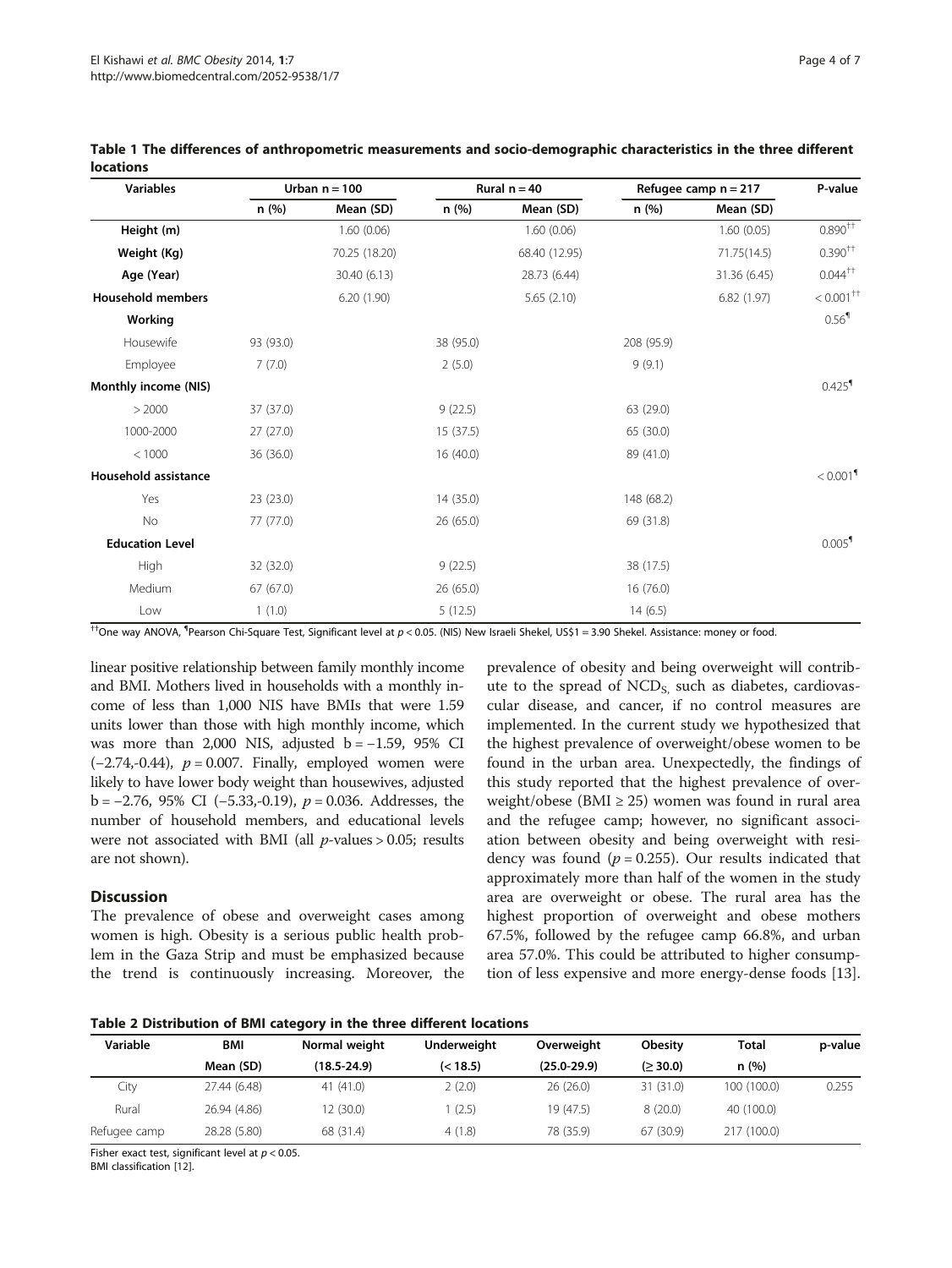| <b>Variables</b> | <b>BMI</b>   | Normal weight (18.5-24.9) | Underweight $(< 18.5)$ | Overweight (25.0-29.9) | Obesity ( $\geq$ 30.0) |
|------------------|--------------|---------------------------|------------------------|------------------------|------------------------|
| Age group (year) | Mean (SD)    | $n = 121 (%)$             | $n = 7$ (%)            | $n = 123$ (%)          | $n = 105$ (%)          |
| 18-28            | 25.7(5.0)    | 72 (49.0)                 | 6(4.1)                 | 46 (31.3)              | 23 (15.6)              |
| 29-39            | 29.13 (5.79) | 45 (26.0)                 | (0.6)                  | 65 (37.6)              | 62 (35.8)              |
| $40 - 50$        | 32.86(6.2)   | 4(10.8)                   | (0.0)                  | 12 (32.4)              | 21 (56.8)              |

<span id="page-4-0"></span>Table 3 Distribution of BMI category among mothers' age groups

Pearson Chi-Square Test, Significant level at  $p < 0.05$ .

BMI classification [[12](#page-5-0)].

On other hand, a survey was conducted among women aged 40–65 years in Palestinian refugee camps in the West Bank, showed that high prevalence of obesity 70.0% [Rizkallah N. Coronary heartdisease risk factors among Palestinian women in refugee camps, unpublished PhD thesis]. Thus, these results might be explained by eating a greater of inadequate food especially who lived in the refugee camp, where food assistance programs provides food such as stocks of rice, flour, sugar, and cooking oil that is rich in sugar, carbohydrate, sodium, and fat which encourages weight gain [\[14\]](#page-5-0). According to the Nutritional Assessment of the West Bank and Gaza Strip in 2003, 71.8% of the population in the Gaza Strip especially in the refugee camp received food assistance from humanitarian agencies mainly from the United Nations Relief and Works Agency and the World Food Program [[9](#page-5-0)]. Townsend et al., (2001) indicated that over consuming by food-insecure families when food assistance or money for food is available, followed by a short period of involuntary food restriction, followed by overeating, and could be a pattern that results in gradual weight gain over time [[15](#page-5-0)]. This finding may predict a future increase in obesity trends unless appropriate preventive

measures are carried out. Our findings were opposite to the results of other regional studies. The results in the Eastern Mediterranean Region (EMR) countries showed that prevalence of obesity and overweight is more prevalent in urban areas than in rural areas. The prevalence of obese and overweight women in urban area of Egypt was 84.8% as compared to 57.3% in rural areas. Previous study in Iran is also opposite to the findings of this study, that prevalence of overweight and obesity was higher in urban areas than rural areas [\[4](#page-5-0)].

On the other hand, our results showed that the prevalence of obesity (BMI  $\geq$  30) in the urban area was 31.0% higher than the rural area 20.0%. Similar to our results, previous Palestinian study reported that the BMI level among urban women was higher as compared to their rural counterparts. When adjusted by age, obesity prevalence (BMI  $\geq$ 30) was 46.3% in urban and 35.0% in the rural area [\[16\]](#page-5-0).

Regarding age groups, obesity increased as age increased our findings revealed that the highest prevalence of underweight in the first age group (18–28) years. Whereas, the highest prevalence of overweight/obesity was found among women in the period of middle of age, these results were similar to another local study [[17\]](#page-5-0).

| <b>Variables</b>                   | Simple linear regression  |         | Simple linear regression   |         |  |
|------------------------------------|---------------------------|---------|----------------------------|---------|--|
|                                    | $b^a$ (95% Cl)            | P-value | $b^b$ (95% CI)             | P-value |  |
| Geographical location <sub>0</sub> | 1.35 (-0.63,3.35)         | 0.186   |                            |         |  |
| Geographical location1             | $0.51$ (-1.67,2.68)       | 0.647   |                            |         |  |
| Age (Year)                         | 0.39(0.30, 0.47)          | 0.045   | 0.39(0.31, 0.48)           | < 0.001 |  |
| Educational level                  | $-0.57$ ( $-2.05,0.91$ )  | 0.450   |                            |         |  |
| Educational level,                 | $2.03 (-0.64, 4.70)$      | 0.140   |                            |         |  |
| Household members                  | 1.05(0.76, 1.34)          | < 0.001 |                            |         |  |
| Household assistance               | $-0.92$ ( $-2.15,0.31$ )  | 0.144   |                            |         |  |
| Monthly income <sub>0</sub>        | $0.91 (-0.44, 2.27)$      | 0.185   |                            |         |  |
| Monthly income <sub>1</sub>        | $-1.37$ ( $-2.62,-0.12$ ) | 0.032   | $-1.59$ ( $-2.74, -0.44$ ) | 0.007   |  |
| Working                            |                           |         |                            |         |  |
| Housewife (Reference)              |                           |         |                            |         |  |
| Employed mother                    | $-1.24 (-4.06, 1.56)$     | 0.384   | $-2.76$ ( $-5.33,-0.19$ )  | 0.036   |  |

Table 4 Socio demographic associated factors of BMI amongst women in the Gaza Strip

<sup>a</sup>Crude regression coefficient, <sup>b</sup>Adjusted regression coefficient.

Stepwise linear regression method applied. There were no interactions amongst independent variables.

Educational level<sub>0</sub> is High level to medium and low level. Educationa<sub>l</sub> level is Low level to medium and high level.  $Income_0$  is > 2000 shekel to < 1000 and 1000-2000 shekel, Income<sub>1</sub> is < 1000 shekel to > 2000 and 1000-2000 shekel. Geographical location<sub>0</sub> is urban to rural and refugee, Geographical location  $_1$  is Refugee to urban and rural area.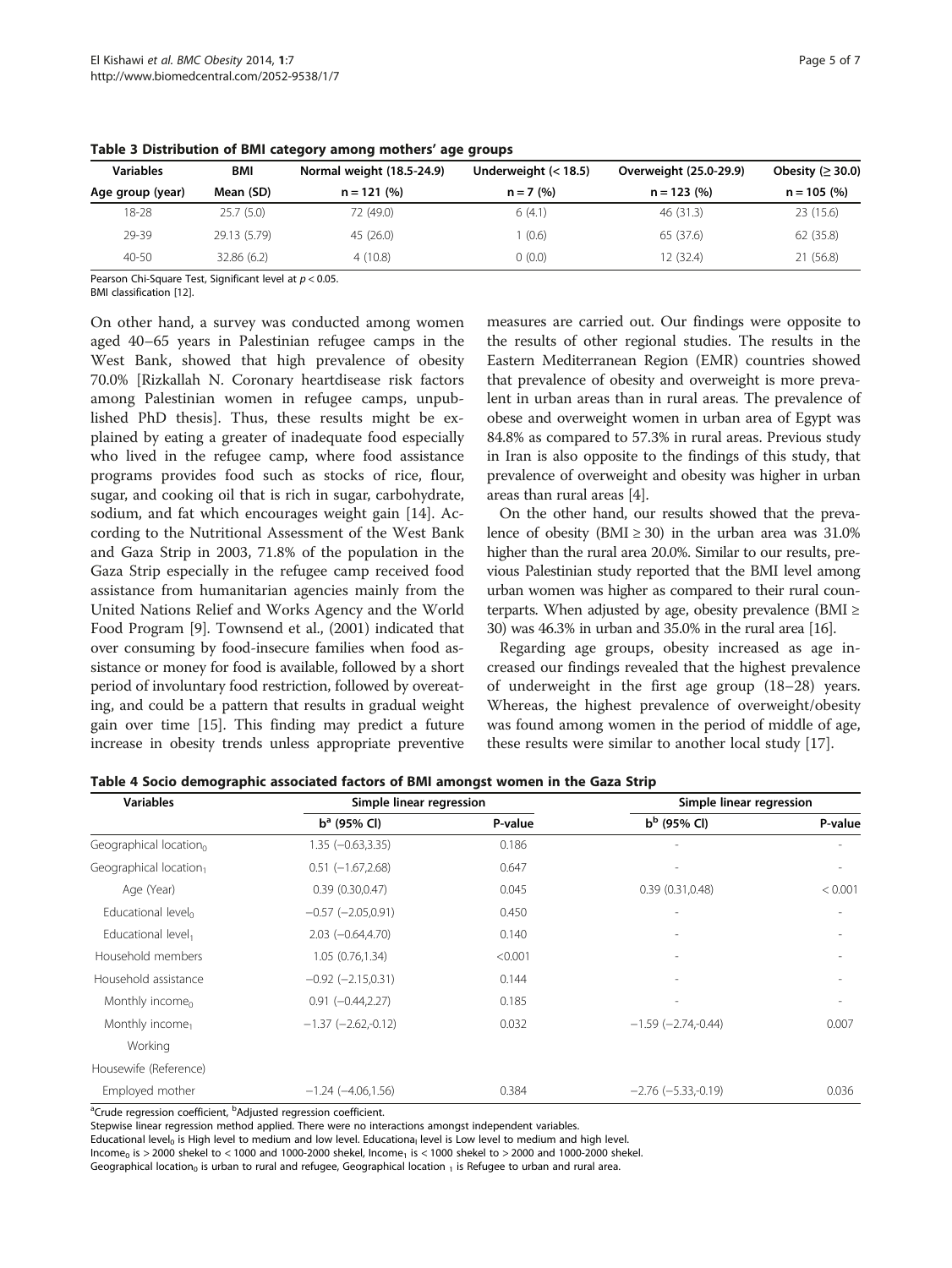<span id="page-5-0"></span>Previous studies have indicated that the severity of obesity rise as age increases [18], and our results of a multiple linear regression showed that age was highly associated with obesity in women in all three areas, adjusted  $b = 0.39$ ; 95% CI (0.31, 0.48);  $p = 0.001$ . Obesity can occur at any age, but older women are more at risk. The association between obesity and age can be explained by the hormonal and postmenopausal changes experienced by women as well as their engagement in less active life styles [\[19\]](#page-6-0).

Obesity is more prevalent among housewives than employed women, but no significant difference in obesity prevalence was found in the univariate analysis ( $p =$ 0.384). By contrast the multivariable analysis showed that housewives were at a higher risk for obesity with adjusted b = −2.7; 95% CI (−5.33, −0.19); p = < 0.036. This finding can be explained by the difference in physical activity levels, and food availability. These results are similar to the findings of previous studies [4,[20](#page-6-0)].

In the present study, no association between BMI and educational level was found. Some studies have argued that the risk of obesity and the level of education are inversely related particularly at high levels. A study in neighbouring Jordan found a negative association between educational level and obesity [[21\]](#page-6-0).

Our data showed that income significantly associated with BMI level, and the low rate of BMI level was seen in our participants with low monthly income, that is, earnings of less than 1000 NIS ( $p = 0.007$ ). Generally, obesity has been associated with high socioeconomic status in middle and low income countries, including those in transition [\[22\]](#page-6-0). The results of the univariate analysis showed a significant association between BMI and household size ( $p = < 0.001$ ). However, this association didn't remain significant in the final model multivariable analysis, which showed no association between BMI level and household assistance (food or money).

## Conclusion

The results of this study showed that high prevalence of obesity and being overweight in the Gaza Strip can increase the likelihood for women to develop NCDs such as, type 2 diabetes mellitus, hypertension, heart disease and cancers (e.g., breast cancer) [5]. The increasing prevalence of obesity and overweight cases can be attributed to socio demographic factors such as age, high income, and housewives that lead to consume nutrients with high energy-dense food. This study is cross sectional and comprehensive, and thus, in-depth case control studies should be conducted in the future to address the risk factors of obesity in Palestine. Consequently, obesity must be reduced as well.

#### Competing interests

The authors declare that they have no significant competing financial, professional or personal interests that might have influenced the performance or presentation of the work described in this manuscript.

#### Authors' contributions

RREK designed the study, supervised interviews, data collection and entered and analysed the data. All authors participated in preparation of the manuscript and approved the final manuscript.

#### Acknowledgements

Finally, we thank all participants from Jabalia refugee camp, Gaza city, and Al Qararra for their free participation in this study.

#### Author details

<sup>1</sup>School of Public Health, Al Quds University, Gaza, Gaza Strip, Palestine. <sup>2</sup> Department of Nutrition, School of Health Sciences, Health Campus, Universiti Sains Malaysia, Kubang Kerian, Kelantan 16150, Malaysia.

#### Received: 12 January 2014 Accepted: 10 April 2014 Published: 22 April 2014

#### References

- 1. Palestinian Central Bureau of Statistics: Population. 2013. [http://www.pcbs.](http://www.pcbs.gov.ps/site/881/default) [gov.ps/site/881/default](http://www.pcbs.gov.ps/site/881/default).
- 2. Palestinian Central Bureau of Statistics: Demographic and Health survey 2010. Ramallah; 2011. [[www.pcbs.gov.ps/Portals/\\_PCBS/Downloads/book1740.pdf\]](http://www.pcbs.gov.ps/Portals/_PCBS/Downloads/book1740.pdf)
- 3. Palestinian Central Bureau of Statistics: Child Nutrition in Exceptional Circumstances - Policy Report: The Case of Palestinian Children Aged 6–59 Months in the Palestinian Territory. 2005.
- 4. Musaiger AO: Overweight and obesity in eastern mediterranean region: prevalence and possible causes. J Obes 2011, 2011:407237.
- 5. Guh DP, Zhang W, Bansback N, Amarsi Z, Birmingham CL, Anis AH: The incidence of co-morbidities related to obesity and overweight: a systematic review and meta-analysis. BMC Public Health 2009, 9(1):88.
- 6. Ministry of Health: Health Status in Palestine, 2009. Palestinian Ministry of Health; 2010.
- 7. Popkin BM, Part II: What is unique about the experience in lower-and middle-income less-industrialised countries compared with the veryhighincome industrialised countries? Public Health Nutr 2002, 5(1a):205–214.
- 8. Husseini A, Abu-Rmeileh NM, Mikki N, Ramahi TM, Ghosh HA, Barghuthi N, Khalili M, Bjertness E, Holmboe-Ottesen G, Jervell J: Cardiovascular diseases, diabetes mellitus, and cancer in the occupied Palestinian territory. Lancet 2009, 373(9668):1041–1049.
- 9. Abdeen Z, Greenough G, Shahin M, Tayback M: Nutritional assessment of the West Bank and Gaza strip. Atlanta, Georgia: CARE International; 2003:76.
- 10. Palestinian Central Bureau of Statistics: Population, Housing and Establishment Census 2007. Ramallah: Palestinian National Authority; 2009.
- 11. World Health Organization: Physical Status: The Use Of And Interpretation Of Anthropometry, Volume WHO technical report series no. 854. Geneva: Report of a WHO Expert Committee; 1995:36.
- 12. World Health Organization: Obesity: Preventing And Managing The Global Epidemic. Geneva: World Health Organization technical report series; 2000:894.
- 13. Sobal J: Obesity and socioeconomic status: a framework for examining relationships between physical and social variables. Med Anthropol 1990, 13(3):231–247.
- 14. United Nations Relief and Works Agency for Palestine Refugees. Occupied Palestinian Territory: The Humanitarian Impact Of Reduced Access Between Gaza And Egypt. 2013. www.ochaopt.org/…[/ocha\\_opt\\_gaza\\_sitrep\\_](http://www.ochaopt.org/%E2%80%A6/ocha_opt_gaza_sitrep_2013_09_23_english.pdf) [2013\\_09\\_23\\_english.pdf.](http://www.ochaopt.org/%E2%80%A6/ocha_opt_gaza_sitrep_2013_09_23_english.pdf)
- 15. Townsend MS, Peerson J, Love B, Achterberg C, Murphy SP: Food insecurity is positively related to overweight in women. J Nutr 2001, 131(6):1738–1745.
- 16. Abdul-Rahim H, Holmboe-Ottesen G, Stene L, Husseini A, Giacaman R, Jervell J, Bjertness E: Obesity in a rural and an urban Palestinian West Bank population. Int J Obes 2003, 27(1):140–146.
- 17. Abdeen Z, Jildeh C, Dkeideek S, Qasrawi R, Ghannam I, Al Sabbah H: Overweight and obesity among Palestinian adults: analyses of the anthropometric data from the first national health and nutrition survey (1999–2000). J Obes 2012, 2012.
- 18. Esteghamati A, Meysamie A, Khalilzadeh O, Rashidi A, Haghazali M, Asgari F, Kamgar M, Gouya MM, Abbasi M: Third national surveillance of risk factors of Non-communicable diseases (SuRFNCD-2007) in Iran: methods and results on prevalence of diabetes, hypertension, obesity, central obesity, and dyslipidemia. BMC Public Health 2009, 9(1):167.